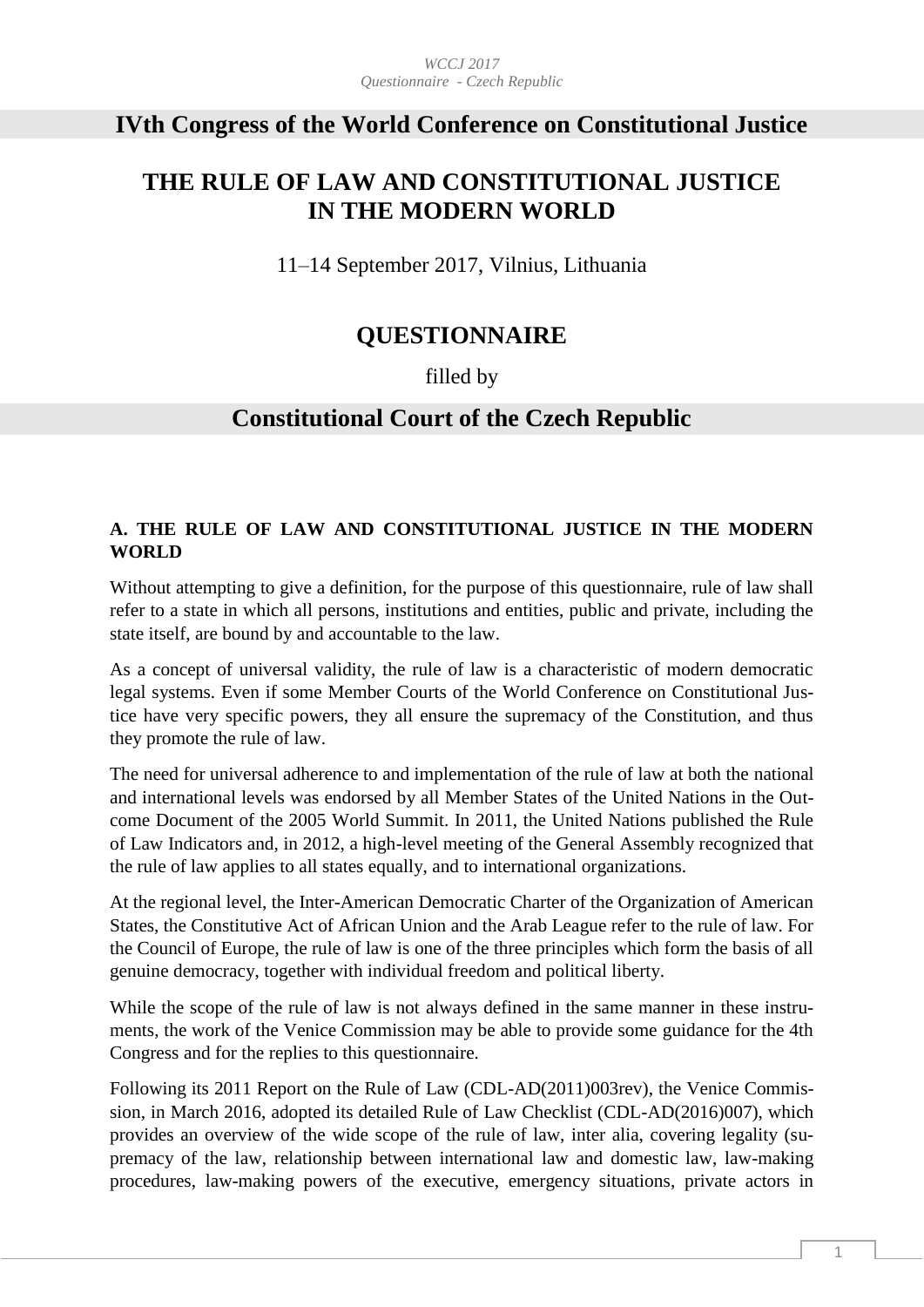charge of public tasks), legal certainty (accessibility of legislation and court decisions, foreseeability, stability and consistency, legitimate expectations, non-retroactivity, nulla poena sine lege, res judicata), prevention of abuse of powers, equality in and before the law and nondiscrimination, access to justice (independence and impartiality of the judiciary and judges, fair trial, including effectiveness of judicial decisions, autonomy of the prosecution service). These topics can help in order to identify elements which are part of the rule of law, even when they are used without an explicit reference to this principle.

In your replies to the questions below, please briefly present the case-law of your Court whenever applicable.

## **I. The different concepts of the rule of law**

*1. What are the relevant sources of law (e.g. the Constitution, case-law, etc.) which establish the principle of the rule of law in the legal system of your country?* 

The Czech Republic is defined in Art. 1 (1) of the Czech Constitution (hereinafter the "Constitution") as a democratic State governed by the rule of law. This article lays down a general and primary principle that forms the basis for a number of sub-principles, some of which are laid down (1) explicitly at the constitutional level, while others (2) have been inferred in the Constitutional Court's case-law (e.g. order, predictability, non-arbitrariness, equality in law and legal certainty).

The first paragraph of Art. 1 of the Constitution combines two principles – democracy and the rule of law. In the conditions of the Czech Republic, the democratic principles are thus finely intertwined with the principles of constitutionalism, which draws its main source from the liberal political concepts of modern times. Although in a constitutional democracy (1.) representatives freely elected by the people should govern, they must (2.) respect certain substantive limitations to their authority. In such a democracy, elections are not merely formal, but must meet a certain set of minimal requirements. The rule of law, the separation of powers and respect for and protection of fundamental rights and freedoms must also all be in place (cf. the dissenting opinion of Eliška Wagnerová on judgment File No. Pl. ÚS 73/04).

The Constitutional Court of the Czech Republic stated in its first plenary judgment (judgment File No. Pl. ÚS 19/93) that "our new constitution is not founded on neutrality with regard to values, it is not simply a mere demarcation of institutions and processes, rather it incorporates into its text also certain governing ideas, expressing the fundamental, inviolable values of a democratic society. The Czech Constitution accepts and respects the principle of legality as a part of the overall basic outline of a law-based state; positive law does not, however, bind it merely to formal legality, rather the interpretation and application of legal norms are subordinated to their substantive purpose, law is qualified by respect for their basic enacted values of a democratic society and also measures the application of legal norms by these values." The Constitutional Court emphasized that "the values and principles upon which a regime is built are not must of a legal, but first of all of political nature. Those principles of the Czech Constitution, such as the sovereignty of the people, representative democracy, and a *law-based state*, are principles of the political organization of society, which are not entirely normatively definable. Positive law proceeds from them, however normative regulation does not make up the full contents of these principles – something apart from it remains." Therefore, although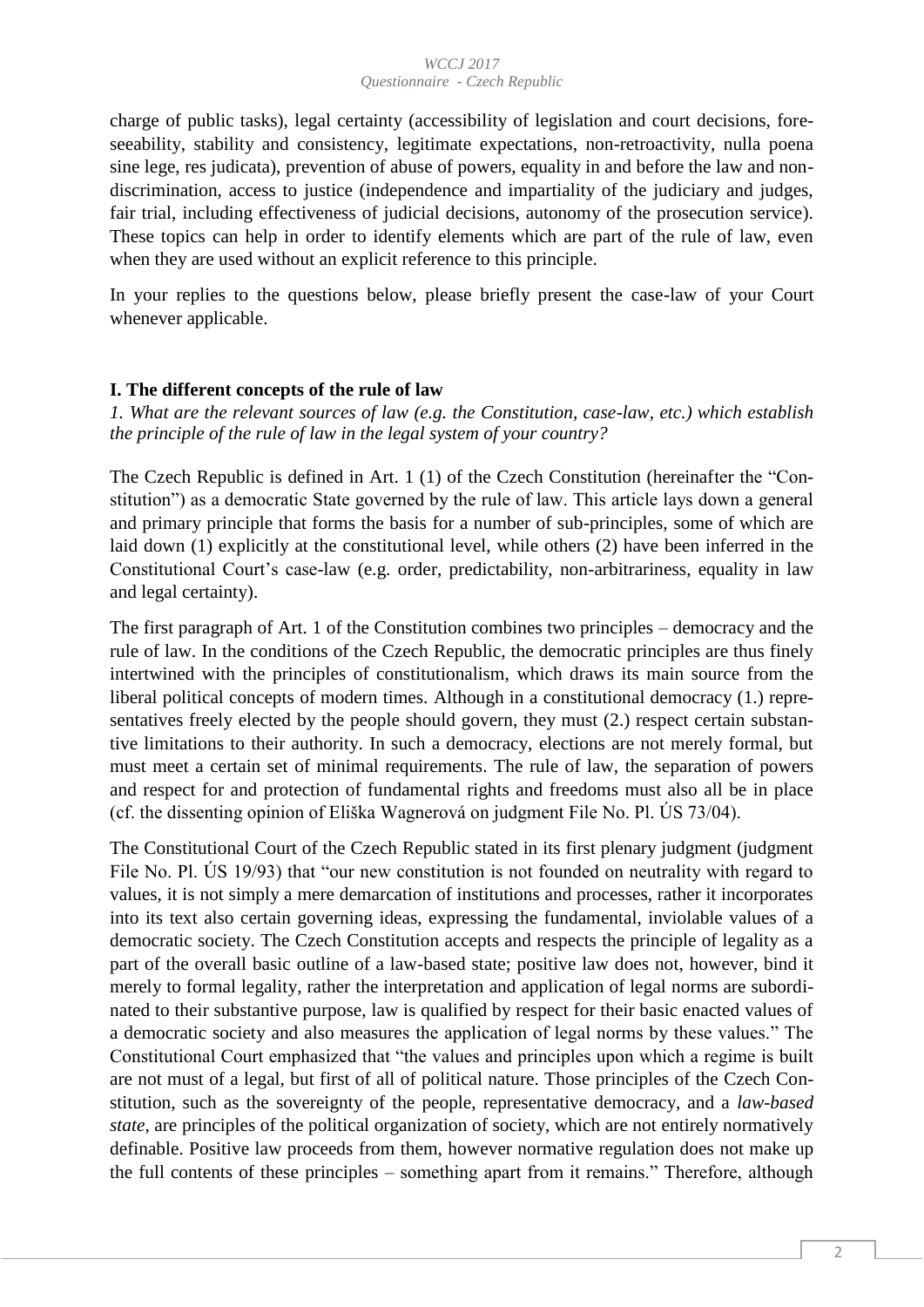the first paragraph defines the Czech Republic as a democratic State governed by the *rule of law*, we must take into account that the nature of the principle is ultimately political, not definable entirely by the law. The abstract character of this provision enabled the Constitutional Court to develop more thoroughly the different facets of the principle of the rule of law.

The emphasis on values (human dignity, freedom, justice) and principles (sovereignty of the people, *rule of law*, representative democracy) attests to the degree to which the Czech Constitutional Court strived to keep pace with post-war constitutionalism.

*2. How is the principle of the rule of law interpreted in your country? Are there different concepts of the rule of law: formal, substantive or other?* 

According to the doctrine, the phrase rule of law is commonly given two different meanings: "In the broadest, or weak or formal sense, it means any legal system in which public powers are conferred by law, and wielded in the forms and by means of the procedures the law prescribes (…). In the second, strong and substantive sense, rule of law, instead, stands only for those systems in which public powers are also subject to (and hence limited or constrained by) law not only in the content of their decisions. All powers, including legislative power, are constrained by substantive principles normally provided for by the constitution (…)." In its first judgement (judgement File No. Pl. ÚS 19/93), the Constitutional Court of the Czech Republic implicitly differentiates between these two concepts of the rule of law. Reflecting on the particular historical experience of the Central Europe, the Constitutional Court, on the one hand, appreciated "remarkable results in the positivistic elaboration of procedural rules and guarantees" which "strengthened citizen´s legal certainty and the stability of laws", on the other hand, the Constitutional Court mentioned the particular weakness of the positivistic tradition because "constitutions enacted on this basis are neutral with regard to values: they form the institutional and procedural framework, fillable with very diverse political content, because the criteria for constitutionality then becomes the observance of the jurisdictional and procedural framework of constitutional institutions and procedures, thus criteria of a formal rational nature. As a consequence of this (…), after the war, this legalistic conception of political legitimacy made it possible for Klement Gottwald to fill up old casks with new wine. Then in 1948 he was able, by the formal observance of constitutional procedures, to legitimate the February Putsch. In the face of injustice, the principle that law is law revealed itself to be powerless." That is why our new Constitution is not founded on neutrality with regard to values and its starting point is the substantive-rational conception of legitimacy and the lawbased state.

The Constitutional Court provided perhaps the most extensive analysis of the distinction between the formal and material aspects of a rule of law (along with aforesaid judgement File No. Pl. ÚS 19/93) in its judgement File No. I. ÚS 2517/08, where it held that "unlike the modern, material rule of law, which is based on the idea of fairness, the formal rule of law (first mentioned by R. v. Mohl) – the predecessor of material rule of law – requires that each act of the State power be made on the basis of a legal norm adopted by the State; in other words, a State governed by the formal rule of law is a State ruled by laws adopted in conformity with the procedure prescribed by the Constitution. Only a law can lay down the competencies of individual governmental authorities, while the powers of the three individual branches of State power are set out by the Constitution." According to the Constitutional Court, the rule of law, in its modern concept, "aims at establishing and maintaining a materially fair state of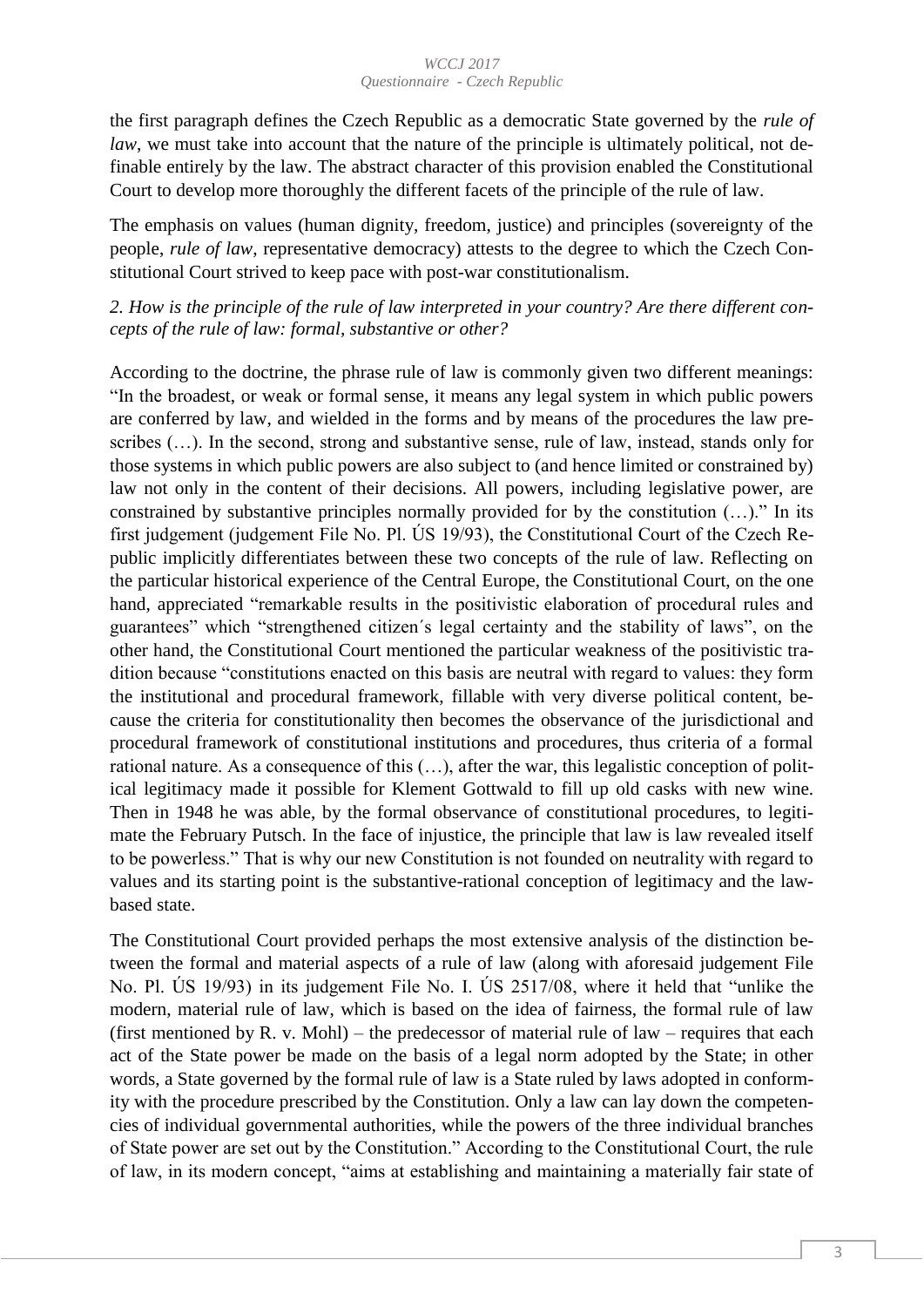affairs. The rule of law is both an important element of democracy and a prerequisite for unimpaired exercise of the fundamental rights by individuals, including human dignity as their inherent aspect, which serves as a starting point for inferring the individual fundamental rights and also (in addition to other principles, such as non-discrimination) the prohibition of arbitrary conduct (arbitrariness), which is thus embodied – in doctrinal terms – in the wording of Art. 2 (2) of the Charter of Fundamental Rights and Freedoms."

## *3. Are there specific fields of law in which your Court ensures respect for the rule of law (e.g. criminal law, electoral law, etc.)?*

Basically, the concept of the rule of law has implication for all fields of law. However, only rarely are constitutional cases decided only by the application of the concept of the rule of law. Predominantly, the concept of the rule of law is applied in conjunction with other constitutional provisions [Among the exceptions could be some cases concerning the necessity of compliance with the rules of the legislative process, since eliminating arbitrariness from the decision making of bodies of public power is a basic requirement on the part of – even if only formally conceived – a rule of law state, where non-compliance with the rules may result not only in questioning the legitimacy of an adopted decision (act), but also the legality of the same  $(...)$ . Given the wording of the Czech Constitution, in the criminal law and electoral law cases the more concrete provision of the Constitution are evoked. However, the right to judicial and other legal protection can be understood as the unfolding of the general principle of the rule of law (judgment File No. II. ÚS 1975/08).

## *4. Is there case-law on the content of the principle of the rule of law? What are the core elements of this principle according to the case-law? Please provide relevant examples from case-law.*

The concept of the rule of law accepted by the constitutional legislature does not treat material and formal rule of law as opposing phenomena, even though the construction of the material rule of law – as developed in the case-law of the Constitutional Court in a number of areas – has clearly overcome the original idea of formal rule of law that is conceptually based on legalism and positivism (paragraph 19 of Judgement File No. I. ÚS 420/09). However, this does not mean that the law need not have certain formal qualities. To the contrary, even nowadays "the principle of the rule of law is bound to *formal characteristics* that must be manifested by the legal rules in the given legal system so that individuals can take them into account when determining their future conduct. […] Even in a democratic State governed by the rule of law, the law must have proper formal quality (Judgement File No. Pl. ÚS 77/06, paragraph 45). In this context, legal doctrine speaks about "*formal values of law*", which "do not determine the contents of the legal regulations, but are to secure the very existence of law as well as its acceptance and applicability: these values include order, predictability, non-arbitrariness, equality in law and legal certainty. […] Legal philosopher Neil MacCormick speaks in this respect about the *ethics of legalism*, which is characterised by regularity, predictability, certainty, permanency and unity. [...] The basic principles of the rule of law include the principle of predictability of law, its comprehensibility and lack of inherent contradictions." (Pl. ÚS 77/06, paragraph 36; see also judgment File No. Pl. ÚS 21/01). "Every legal regulation must express respect for the general legal principles, such as confidence in law, legal certainty and predictability of legal acts that structure the legal order of a democratic State governed by the rule of law or can be inferred from them (paragraph 20 of Judgement File No. I. ÚS 420/09).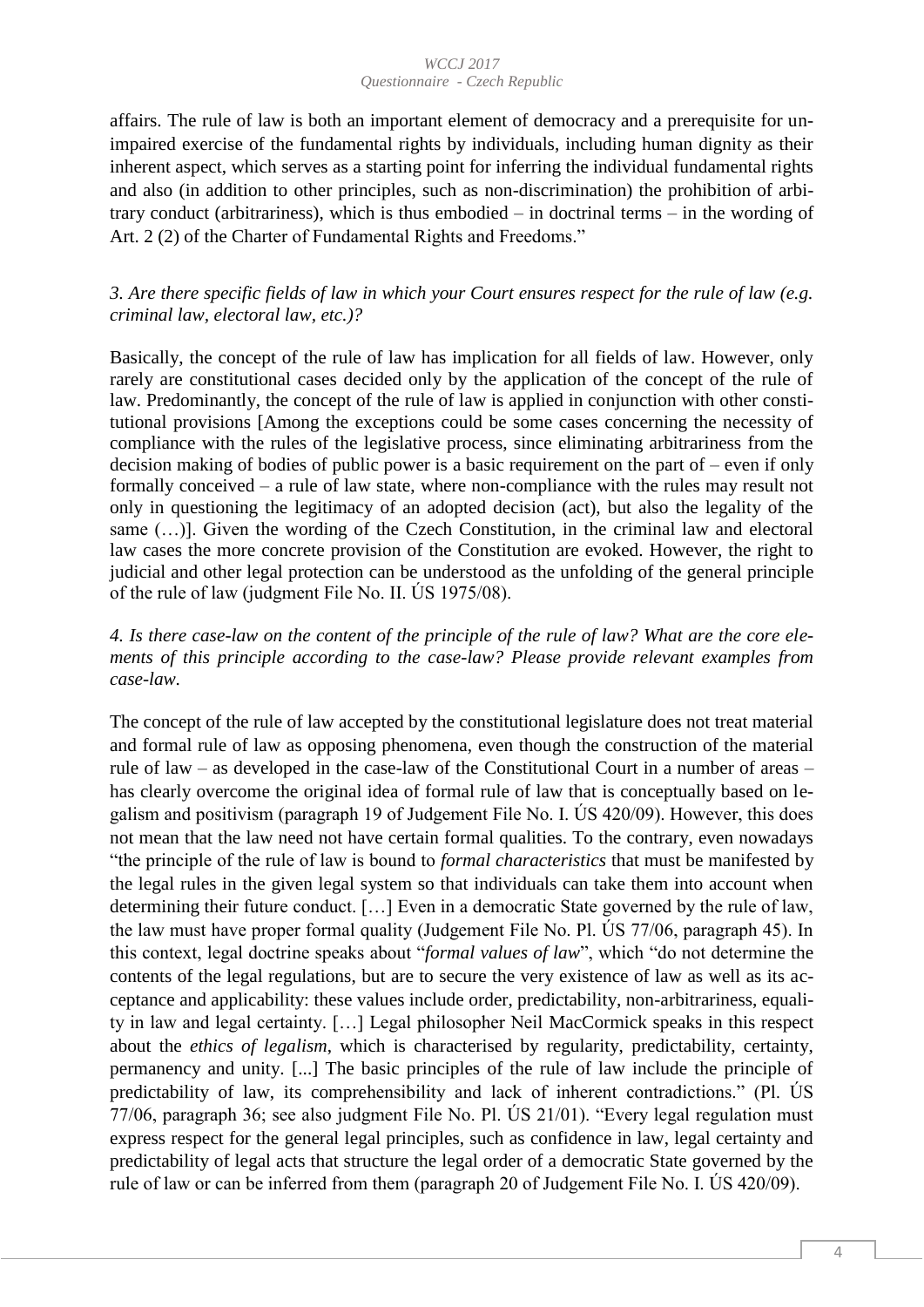The material aspect of the rule of law (i.e. the notion of fairness or justice) is expressed primarily by the concept of an individual as a *dignified human being* that has equal rights with all other beings (Article 1 of the Charter). The Constitutional Court then interpreted Article 2 of the Constitution as the general freedom to act, i.e. an umbrella or general clause which logically responds to the inability to predict all future encroachments on the free space of an individual when formulating the fundamental rights (cf. Judgements I. ÚS 512/02, I. ÚS 546/03, I. ÚS 43/04, IV. ÚS 29/05, I. ÚS 1835/07, etc.).

Material rule of law has important implications for the activities of public authorities and this is why public authorities "must remain within the confines of their powers and competencies stipulated by the constitutional order and laws, which is true not only in formal terms, as the exercise of these powers must also conform, in material terms (in their contents), to certain fundamental principles which are mostly expressed in the provisions of the constitutional order and which guarantee the fundamental rights and create the value base of the constitutional order. In respect of the exercise of powers and competencies of a public authority, it is therefore crucial to also follow the purpose at which the exercise of the powers is aimed, as well as the means that are used therein (Judgement File No. I. ÚS 1849/08 of 18 February 2010).

Important consequences of the element of constitutionalism in constitutional democracy  $-$  i.e. the material rule of law – include not only the aforesaid construction of non-constitutional law with a focus on its values, but also the need to avoid excessive formalism in application and interpretation of non-constitutional law [indeed, this usually entails sophisticated justification of clear injustice – see historic Judgement File No. III. ÚS 127/96 and extensive case-law following on from that judgement], as well as the need to bear in mind unwritten principles of democratic society in the sense of the sources of law. At the same time, the Constitutional Court emphasises the link between the entire exercise of public power and the concept of fairness, not only in a situation where clear injustice is being justified under the veil of formalism, but also in cases where two constitutional principles collide with each other.

## *5. Has the concept of the rule of law changed over time in case-law in your country? If so, please describe these changes referring to examples.*

There is a fundamental continuity in the Czech case-law given the fact that the concept of the rule of law was authoritatively outlined for all the other jurisprudence in the first plenary judgment of the Constitutional Court (File No. Pl. ÚS 19/93). However, that does not mean that the concept was not further specified as is clearly visible from the above mentioned examples from the jurisprudence of the Constitutional Court. Still, the basic meaning of the concept of the rule of law follows from the two distinct normative models, (1.) the positivist model of the legal state and (2.) the new model of constitutional state in which statutes are not only subject to formal norms about their production, but also to substantive ones about their meaning. Consequently, the Constitutional Court has specified different aspects of the formal and material concepts of the rule of law. However, there has not been any paradigm shift in understanding these constitutional concepts.

## *6. Does international law have an impact on the interpretation of the principle of the rule of law in your country?*

Basically, from the origin of the Constitutional Court, it was understood that the Czech Republic had been approaching the tradition of Western constitutionalism. Consequently, the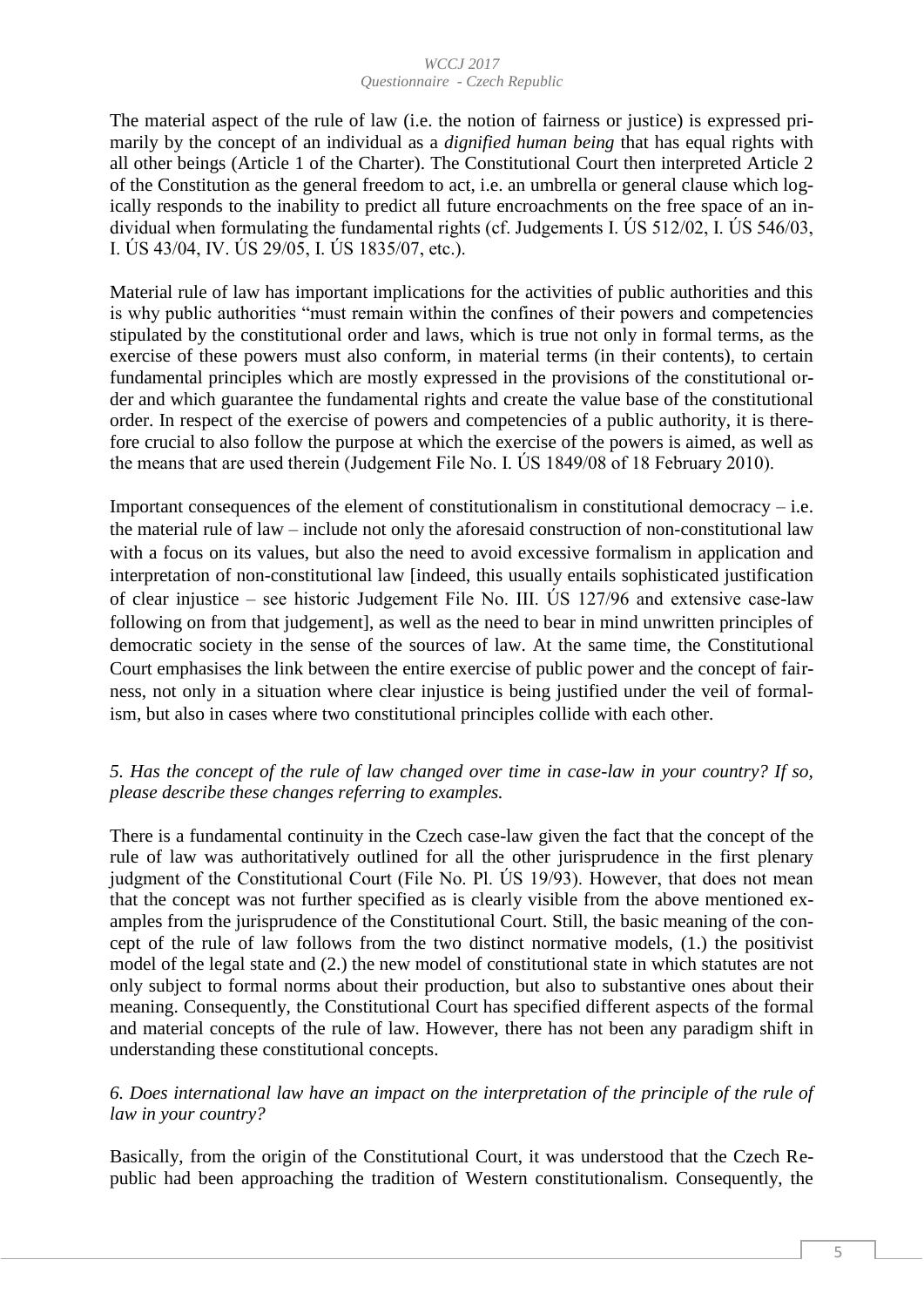Czech conception of the rule of law has been formulated especially on the basis of the German constitutionalism, which most prominent Constitutional Court justices have strived to follow, and they therefore have adopted its basic concepts. Especially scholars serving on the Constitutional Court with rich foreign experience (e.g. Vladimír Klokočka, Pavel Holländer, Eliška Wagnerová) were the ones who made the decisive contribution to the definition of constitutional principles, and more particularly, of the rule of law. They thus construed similarly with Western constitutional jurisprudence analogous provisions of the Czech Constitution and Charter on which they relied in establishing particular constitutional principle (see above for an analysis of Art. 1 (1) of the Constitution, which mentions a democratic State governed by the rule of law and which could thus have been the origin for the distinction between formal and material rule of law). The international law as such has not been decisive for the interpretation of the rule of law in the Czech Republic.

## **II. New challenges to the rule of law**

*7. Are there major threats to the rule of law at the national level or have there been such threats in your country (e.g. economic crises)?* 

The Czech society has not encountered any major threats to the rule of law such as the economic crisis in recent years. Naturally, corruption, lack of respect for minorities (ethnic, religious) or ignorance of judicial decisions by politicians occurs and affects legal culture.

*8. Have international events and developments had a repercussion on the interpretation of the rule of law in your country (e.g. migration, terrorism)?* 

As mentioned above, migration flows and terrorism threats have not particularly hit the Czech Republic yet. It is true that the law enforcement agencies tend to gain more competences as a result of cyberthreats or organised crime, however, so far the Czech Constitutional Court has not dealt with any abuse of these new powers, nor with complaints that would stem from migratory flows.

*9. Has your Court dealt with the collisions between national and international legal norms? Have there been cases of different interpretation of a certain right or freedom by your Court compared to regional / international courts (e.g. the African, Inter-American or European Courts) or international bodies (notably, the UN Human Rights Committee)? Are there related difficulties in implementing decisions of such courts / bodies? What is the essence of these difficulties? Please provide examples.* 

The Czech Constitutional Court respects and implements decisions of the European Court of Human Rights. It openly departs from the case-law only in situations when interpreting the Convention in more generous terms (e.g. Article 6 of the Convention applies to reopening of proceedings). When it comes to the Court of Justice of the European Union, in judgment No. Pl. ÚS 5/12 the Constitutional Court declared judgment of CJEU in the Czechoslovak Pensions Issue No. C-399/09 *ultra vires (*see the translation [http://www.usoud.cz/en/decisions/20120131-pl-us-512-slovak-pensions-1/\)](http://www.usoud.cz/en/decisions/20120131-pl-us-512-slovak-pensions-1/)*.* Otherwise, the Czech Constitutional Court accepts and applies the case-law of the Luxembourg Court. Finally, the Czech Constitutional Court did not take into account the opinion of the UN Human Rights Committee that concerned restitution claims. The Committee declared the statutory requirement of Czech citizenship for filing restitution claims as violating the Covenant, however the Czech Constitutional Court found the statutory requirement as not breaching the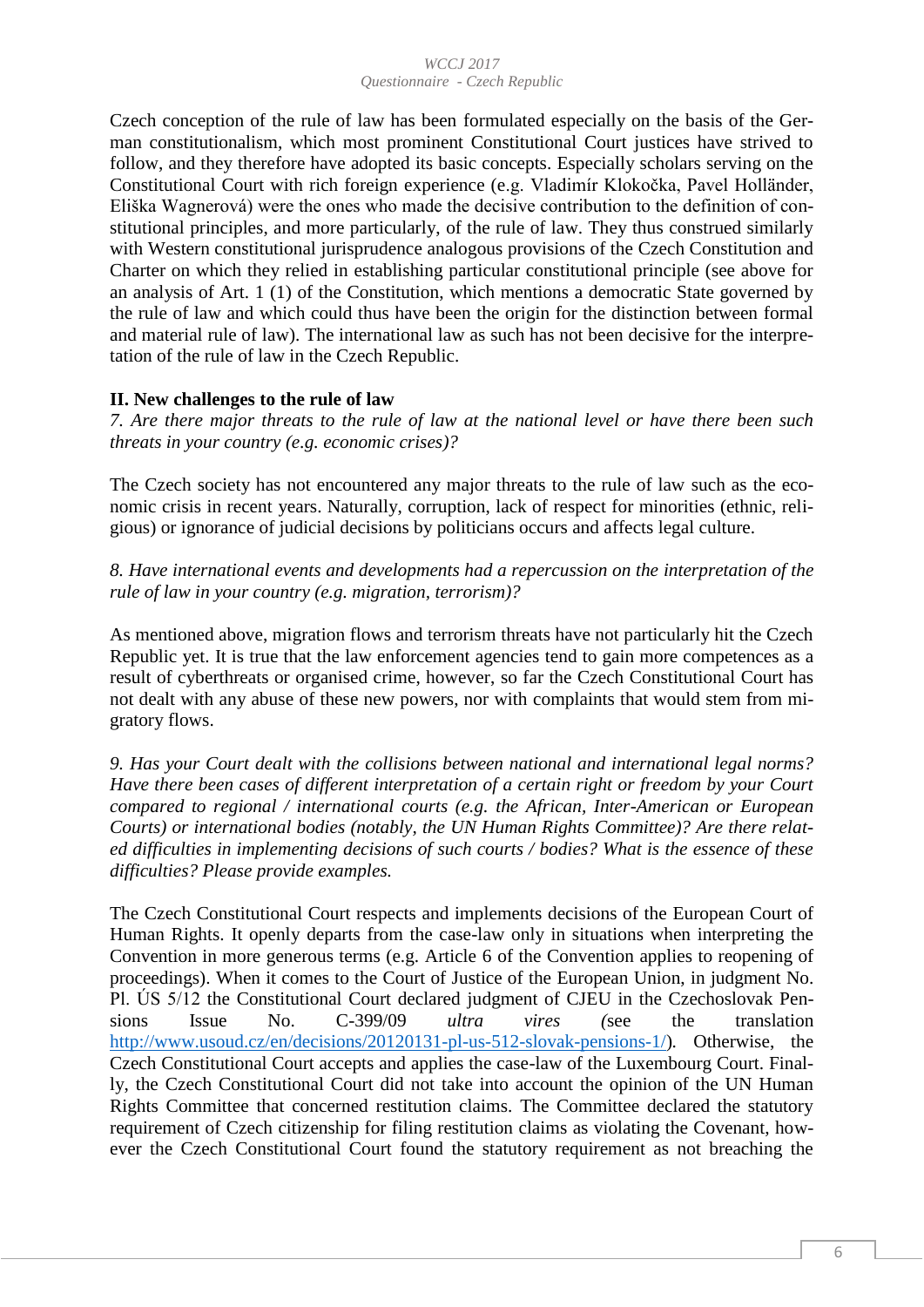Constitution and the Czech Charter of Fundamental Rights. No other conflicts with the UN Human Rights Committee arose.

## **III. The law and the state**

*10. What is the impact of the case-law of your Court on guaranteeing that state powers act within the constitutional limits of their authority?* 

Since its beginnings in 1993 the Constitutional Court has enjoyed high level of trust among both the general public and state authorities. This is not only due to the appointment of respectable justices but particularly to the persuasive power of their judgments and their reasoning. Therefore both legislators, executive and prosecuting authorities as well as ordinary court judges and other officials in most cases follow the Constitutional Court's findings.

*11. Do the decisions of your Court have binding force on other courts? Do other / ordinary courts follow / respect the case-law of your Court in all cases? Are there conflicts between your Court and other (supreme) courts?* 

According to Article 89 (2) of the Constitution enforceable decisions of the Constitutional Court are binding on all authorities and persons. With regard to ordinary courts a distinction can be made e.g. between proceedings to annul statutes or other legal enactments or individual provisions thereof and proceedings concerning individual constitutional complaints. Judgments in the former proceedings are so called generally binding and ordinary courts are therefore obliged to follow them including their reasoning (ratio decidendi). Judgments in the latter proceedings are in general binding only inter partes unless published in the Collection of Laws.

It can be said that judgments of the Constitutional Court are widely respected by ordinary courts. However, there have been some conflicts between the Constitutional Court and the Supreme Court (e.g. with regard to procedural safeguards concerning the concurrence of constitutional complaint and appeal on the points of law – see Judgment File no. Pl. US  $1/03$ ) and also the Supreme Administrative Court (e.g. with regard to the so called Czechoslovak pensions issue – see judgment no. Pl. US  $5/12$ ) in the past. On the other hand, this gives the Constitutional Court another opportunity to further develop its case-law and react to changing circumstances.

*12. Has your Court developed / contributed to standards for law-making and for the application of law? (e.g. by developing concepts like to independence, impartiality, acting in accordance with the law, non bis in idem, nulla poena sine lege, etc.).* 

A growing body of case-law of the Constitutional Court has shaped the legislative process over time. The Constitutional Court has developed principles with regard to proper lawmaking e.g. in cases relating to formal requirements of the "law" (its clarity, comprehensibility etc. – see Judgment File no. Pl. ÚS 23/02), legislative technique (repealing provisions, "collecting" amendments etc. – see Judgment File no. Pl. ÚS 24/07) or legislative procedure (e.g. legislative riders – see Judgment File no. Pl. ÚS 77/06).

As far as the application of the law is concerned, the Constitutional Court has issued hundreds of judgments relating to the above mentioned fundamental principles, mainly in cases dealing with individual constitutional complaints. For example there have been many cases relating to the principle of non bis in idem with regard to persistent refusal of military service (see e.g.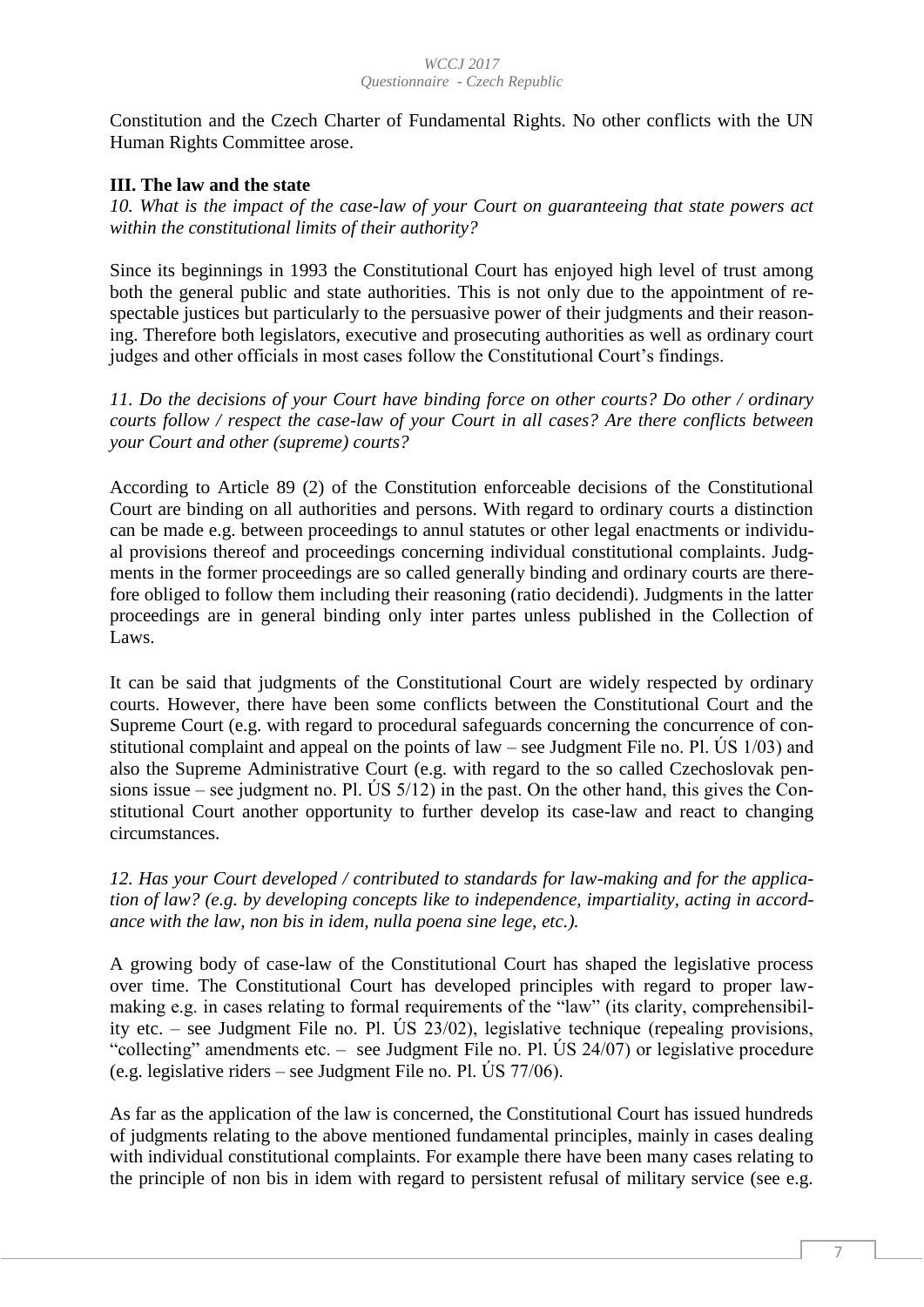Judgment File no. IV. ÚS 81/95), or cases relating to the principle of independence of judges with regard to restitutions (see e.g. Judgment File no. II. US 252/96).

*13. Do you have case-law relating to respect for the rule of law by private actors exercising public functions?* 

The Constitutional Court quite often deals with cases concerning private actors exercising public functions such as bailiffs, insolvency administrators, or notaries, however these cases mostly concern issues not directly related to the principle of rule of law (liability for damages, remuneration etc.). However, it can be noted that the Constitutional Court at least on one occasion dealt with a case concerning impartiality of an insolvency administrator (see Judgment File no. III. ÚS 780/08).

*14. Are public officials accountable for their actions, both in law and in practice? Are there problems with the scope of immunity for some officials, e.g. by preventing an effective fight against corruption? Do you have case-law related to the accountability of public officials for their actions?* 

In the Czech Republic, public officials are generally accountable for their actions, however the scope varies depending on the function the public official holds (e.g. judges, MPs compared to civil servants), and the distinction can be made also with regard to criminal or civil liability.

The Constitutional Court has recently dealt with two cases concerning Members of Parliament, one with regard to the scope of parliamentary privilege in relation to expressions on Facebook (see Judgment File no. I. ÚS 3018/14), the other with regard to the judicial review of disciplinary decisions of one of the Chambers of Parliament (see Judgment File no. Pl. ÚS 17/14). The Constitutional Court has not dealt with a case regarding corruption in relation to immunity.

## **IV. The law and the individual**

*15. Is there individual access to your Court (direct / indirect) against general acts / individual acts? Please briefly explain the modalities / procedures.* 

According to Art. 87 (1) (d) of the Constitution, the Constitutional Court has jurisdiction over constitutional complaints against final decisions or other encroachments by public authorities infringing constitutionally guaranteed fundamental rights and basic freedoms. The proceedings of the constitutional complaint enables the individual access of both natural and legal persons to the Court. An overwhelming majority of all proceedings before the Constitutional Court are proceedings on constitutional complaints (over 95%). The Constitutional Court rules on a constitutional complaint against a decision that has gone into legal effect or other intervention by a public authority that interferes in constitutionally guaranteed rights and freedoms. The Act on the Constitutional Court sets out standing to file a constitutional complaint in Section 72 (1). Under that provision, a constitutional complaint can be filed by an individual or legal entity that claims that a decision that has entered into legal effect in a proceeding in which s/he/it was a party, a measure or other intervention by a public authority ("intervention by a public authority") violated his/its fundamental right or freedom guaranteed by the constitutional order. The catalog of fundamental rights and freedoms guaranteed by the constitutional order are contained primarily in the Charter of Fundamental Rights and Freedoms and in the Constitution.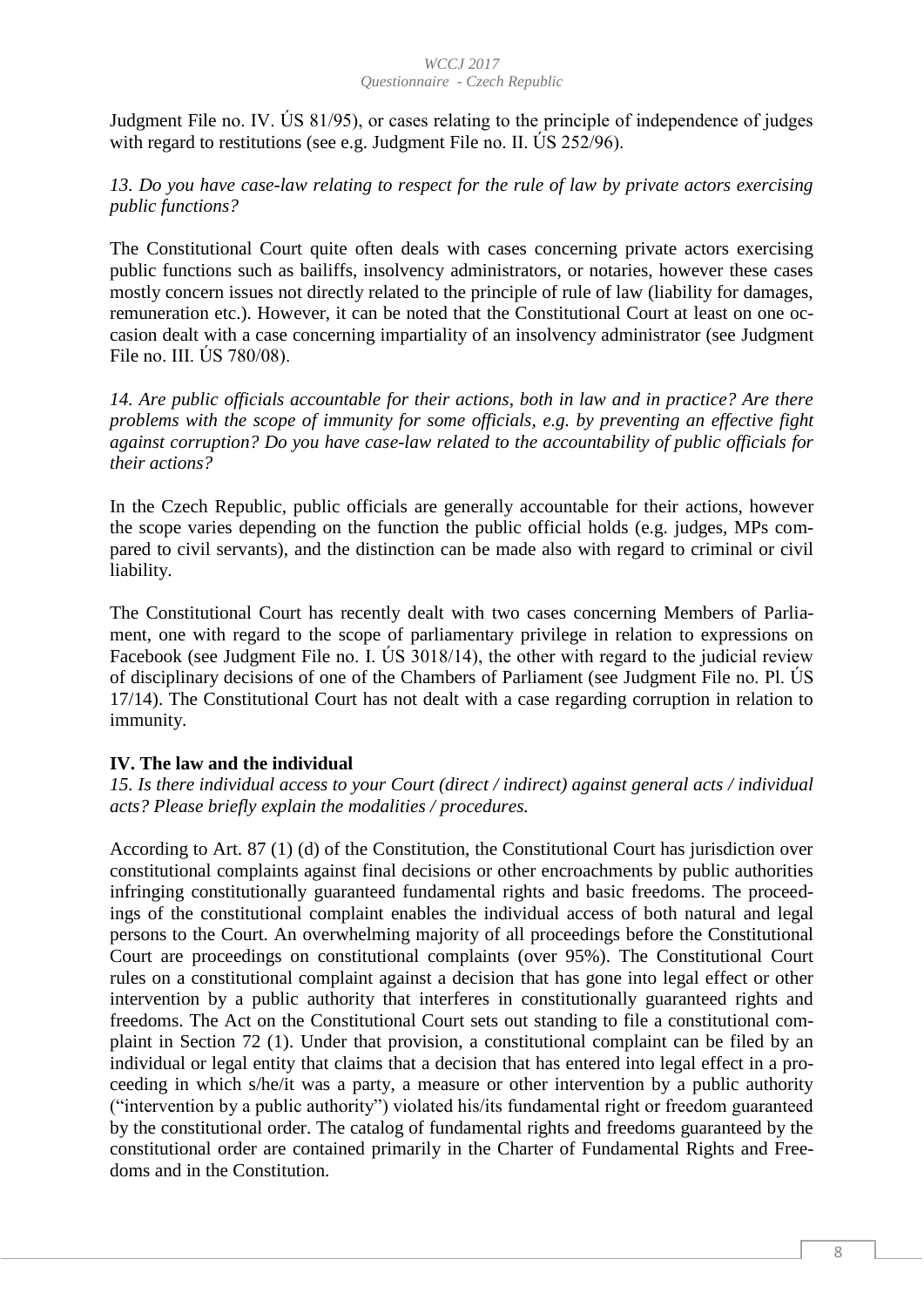A constitutional complaint may also seek annulment of a provision of a legal regulation, but, under § 74 of the Act on the Constitutional Court, only if application of that provision led to a circumstance that is the subject matter of the constitutional complaint, and only if the complainant claims that the legal regulation or the provision is inconsistent with a constitutional act (or another law, in the case of a sub-statutory legal regulation). In other words, the contested legal regulation must have actually been applied in the complainant's case, and the complainant must state which constitutional act, or law, and which provision thereof, the contested legal regulation is inconsistent with. A petition seeking the annulment of a legal regulation is of an accessory nature as regards a constitutional complainant, which means that it shares its fate. Therefore, if the constitutional complaint is rejected for any reason, the petition seeking annulment of a legal regulation is thereby also automatically denied. Without a connection to a particular decision or intervention by a public authority, an individual or legal entity is not entitled to propose the annulment of a legal regulation. The Constitutional Court would have to deny a direct petition seeking the annulment of a legal regulation, because it is a petition filed by an obviously unauthorized party  $\lceil \S 43 (1) (c) \rceil$  of the Act on the Constitutional Court].

## *16. Has your Court developed case-law concerning access to ordinary / lower courts (e.g. preconditions, including, costs, representation by a lawyer, time limits)?*

A requirement raised most frequently in respect of court proceedings is the requirement of a fair trial. This usually means a general requirement for constitutionality and fairness of the proceedings as a whole. A survey of the database of rulings of the Constitutional Court indicates that this is by far the most frequently pleaded and applied right. Naturally, there have been many cases concerning the access to ordinary/lower courts. Among those cases, the most prominent concerns appeal on points of law. The Constitutional Court disagrees especially with the overly formalistic approach taken by the Supreme Court.

### *17. Has your Court developed case-law on other individual rights related to the rule of law?*

The Constitutional Court´s decisions vary depending on the matters presented to it by the applicants. Sometimes, the Constitutional Court evokes the formal and material aspect of the rule of law, but more often the Constitutional Court protects the particular fundamental rights and freedoms. The jurisprudence of the Constitutional Court is very diverse, involving the cases in which civic, political, and socio-economic rights have been applied. Several analyst, more notable former deputy chief-justice Mrs. Eliška Wagnerová, complain that the jurisprudence of the Constitutional Court has been infected by a 'hypertrophy of the right to due process'. According to Wagnerová, "a hypertrophy of the right to due process (incomparable with, for example, the case law of the Federal Constitutional Court of Germany) has occurred, originally in connection with the very beginnings of [Czech] constitutional justice, when purely judicial approaches were promoted, imitating the approaches taken by ordinary courts, as there was no experience of interpreting material fundamental rights expressed in the form of principles and not in schemes of legal norms. The right to due process seemed the one that could be most easily grasped."

*18. Is the rule of law used as a general concept in the absence of specific fundamental rights or guarantees in the text of the Constitution in your country?*